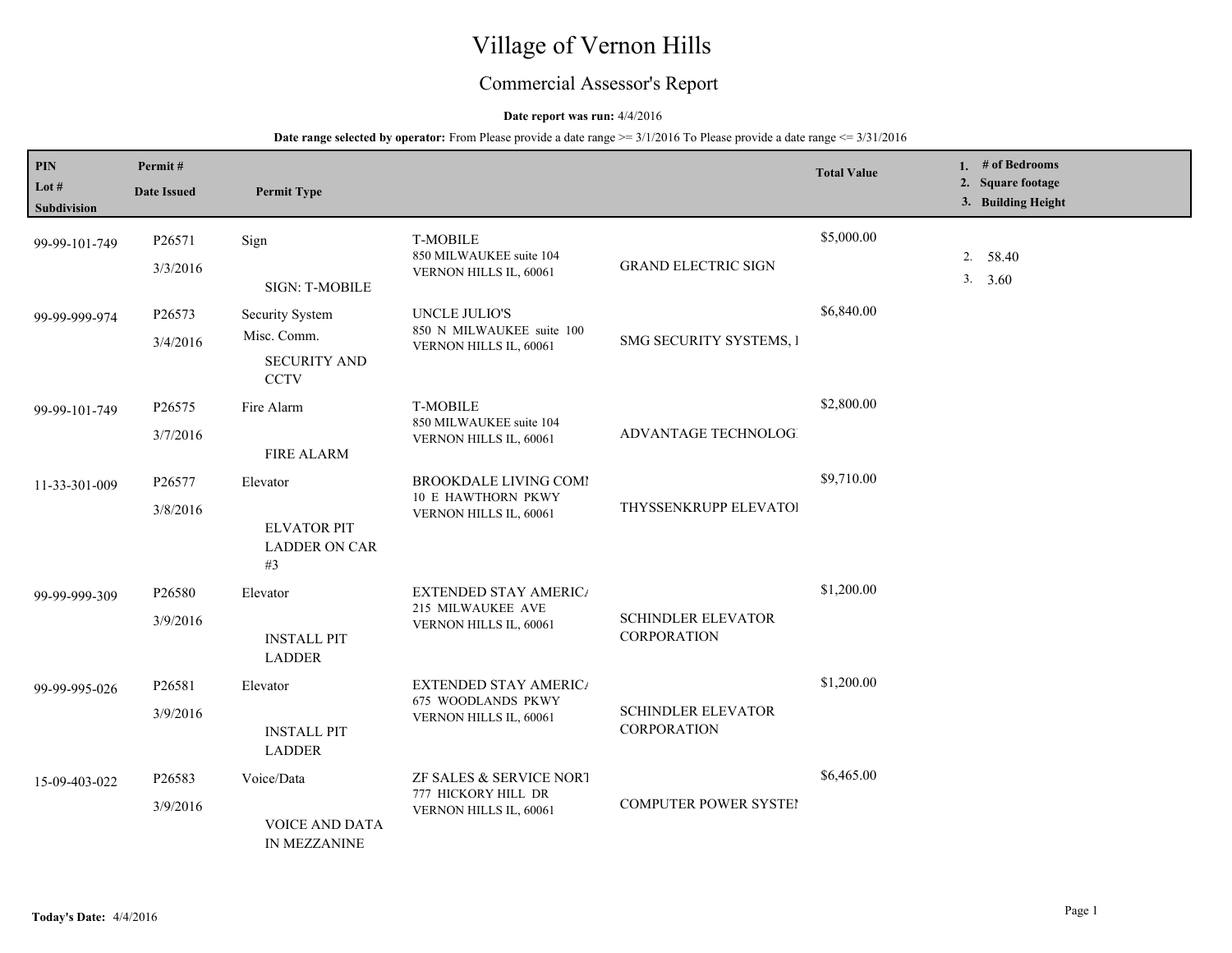| PIN<br>Lot #<br>Subdivision | Permit#<br><b>Date Issued</b>   | <b>Permit Type</b>                                                                                                                                                                        |                                                                           |                                               | <b>Total Value</b> | 1. # of Bedrooms<br>2. Square footage<br>3. Building Height |
|-----------------------------|---------------------------------|-------------------------------------------------------------------------------------------------------------------------------------------------------------------------------------------|---------------------------------------------------------------------------|-----------------------------------------------|--------------------|-------------------------------------------------------------|
| 15-09-403-022               | P26586<br>3/11/2016             | Commercial Alteration<br><b>CONSTRUCT NEW</b><br><b>MEZZANINE</b>                                                                                                                         | ZF SALES & SERVICE NORT<br>777 HICKORY HILL DR<br>VERNON HILLS IL, 60061  | CSI MATERIALS HANDLINC                        | \$309,000.00       |                                                             |
| 15-09-403-022               | P26588<br>3/11/2016             | Fire Sprinklers<br>FIRE SPRINKLERS -<br>ZF                                                                                                                                                | ZF SALES & SERVICE NORT<br>777 HICKORY HILL DR<br>VERNON HILLS IL, 60061  | USA FIRE PROTECTION                           | \$14,051.00        |                                                             |
| 99-99-994-675               | P26590<br>3/11/2016             | Sign<br>SIGNS: THE CLAIM<br><b>COMPANY</b>                                                                                                                                                | THE CLAIM COMPANY<br><b>506 HAWTHORN CENTER</b><br>VERNON HILLS IL, 60061 | NORTH SHORE SIGN                              | \$19,912.00        |                                                             |
| 99-99-995-053               | P <sub>26633</sub><br>3/16/2016 | Fire Sprinklers<br><b>REPLACE</b><br>DEFECTIVE FIRE<br>PUMP CONTROL<br><b>UNIT</b>                                                                                                        | <b>HYDRA FORCE</b><br>700 WOODLANDS PKWY<br>VERNON HILLS IL, 60061        | <b>HYDRA FORCE</b>                            | \$15,000.00        |                                                             |
| 15-09-403-022               | P <sub>26634</sub><br>3/16/2016 | Misc. Electrical<br>PROVIDE NEW<br><b>FEED AND</b><br><b>TRANSFORMER</b><br>FOR NEW TEST<br><b>BENCH</b><br>EQUIPMENT. 500A<br>480V 30 FEED TO<br><b>STEP DOWN</b><br><b>TRANSFORMER.</b> | ZF SALES & SERVICE NORT<br>777 HICKORY HILL DR<br>VERNON HILLS IL, 60061  | <b>ASSOCIATED ELECT</b><br><b>CONTRACTORS</b> | \$30,000.00        |                                                             |
| 15-09-403-022               | P26635<br>3/16/2016             | Voice/Data<br>VOICE & DATA IN<br>THE WAREHOUSE<br>2ND V & D                                                                                                                               | ZF SALES & SERVICE NORT<br>777 HICKORY HILL DR<br>VERNON HILLS IL, 60061  | <b>COMPUTER POWER SYSTE!</b>                  | \$5,500.00         |                                                             |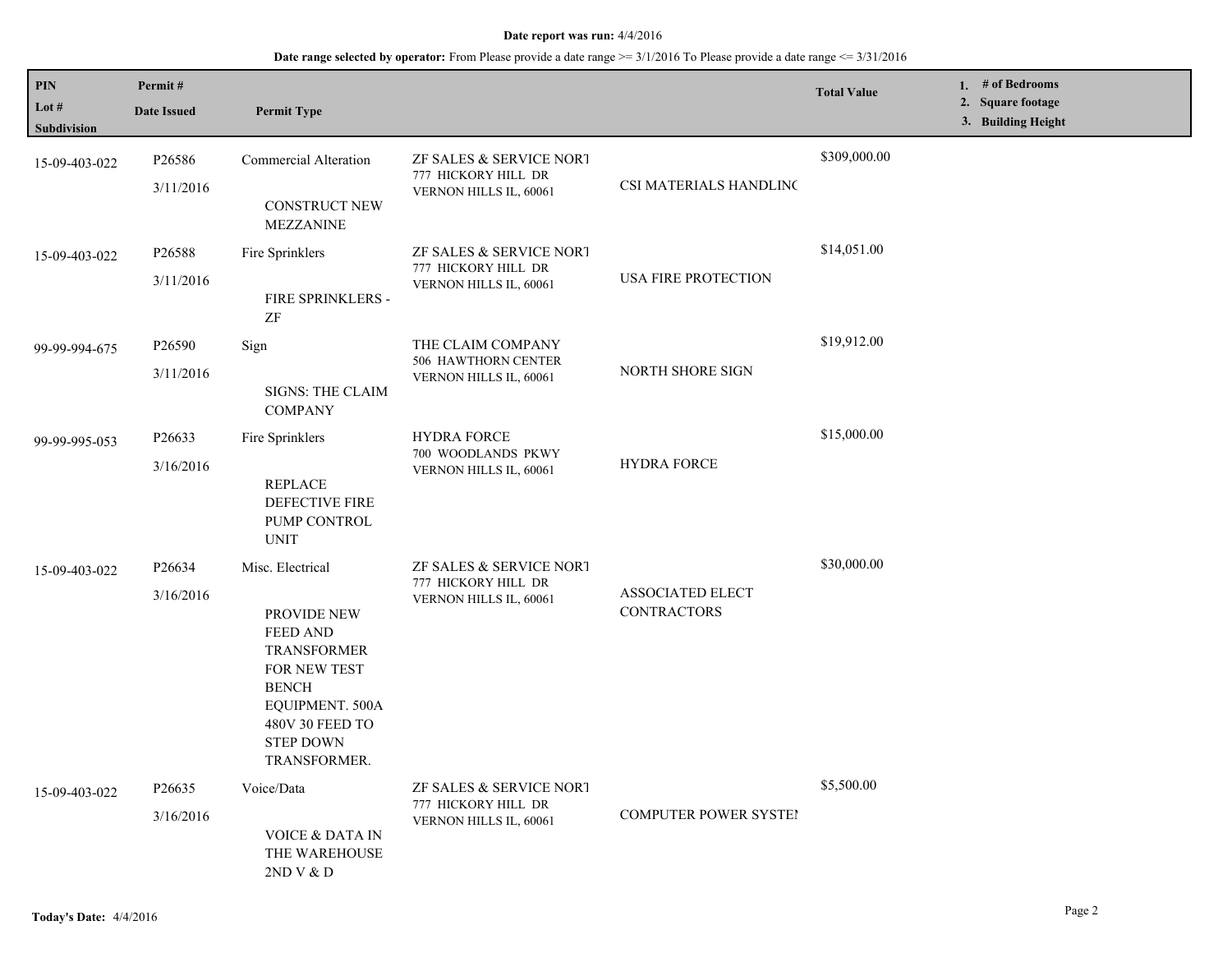| PIN<br>Lot $#$ | Permit#<br><b>Date Issued</b>                         | <b>Permit Type</b>                                                                                                                                   |                                                                           |                                           | <b>Total Value</b>  | 1. # of Bedrooms<br>2. Square footage |
|----------------|-------------------------------------------------------|------------------------------------------------------------------------------------------------------------------------------------------------------|---------------------------------------------------------------------------|-------------------------------------------|---------------------|---------------------------------------|
| Subdivision    |                                                       |                                                                                                                                                      |                                                                           |                                           |                     | 3. Building Height                    |
| 99-99-100-128  | P26638<br>3/17/2016                                   | Misc. Electrical                                                                                                                                     | 1000 N BUTTERFIELD RD suite<br>1015 VERNON HILLS IL, 60061                | <b>BARA ELECTRIC INC.</b>                 | \$8,000.00          |                                       |
|                |                                                       | <b>RELOCATE ONE</b><br><b>ELECTRIC PANEL</b><br>FROM SUITE 1011<br>TO SUITE 1015                                                                     |                                                                           |                                           |                     |                                       |
| 15-15-101-032  | P <sub>26640</sub>                                    | Misc. Commercial                                                                                                                                     | SEAFOOD MERCHANTS                                                         |                                           | \$14,500.00         |                                       |
|                | 3/18/2016                                             | MISC PLUMBING:<br>REPLACE RPZ ON<br>FIRE PROTECTION,<br>ADD RPZ FOR<br><b>DOMESTIC WATER</b><br>FEED, ADD A<br>TOILET IN MEN'S<br><b>LOCKER ROOM</b> | 900 FOREST EDGE DR<br>VERNON HILLS IL, 60061                              | <b>TAYLOR PLUMBING</b>                    |                     |                                       |
| 99-99-994-675  | P26642                                                | Fire Alarm                                                                                                                                           | THE CLAIM COMPANY<br><b>506 HAWTHORN CENTER</b><br>VERNON HILLS IL, 60061 | <b>SIMPLEX GRINNELL</b>                   | \$3,191.00          |                                       |
|                | 3/18/2016                                             | FIRE ALARM - THE<br><b>CLAIM CO</b>                                                                                                                  |                                                                           |                                           |                     |                                       |
| 15-05-200-024  | P26649                                                | Sign                                                                                                                                                 | <b>AK HOMES</b><br>135 TOWNLINE RD VERNON                                 |                                           | \$2,000.00          |                                       |
|                | 3/21/2016<br><b>SIGN: AK HOMES</b><br>(RAINBOW SIGNS) | <b>HILLS IL, 60061</b>                                                                                                                               | <b>RAINBOW SIGNS</b>                                                      |                                           | 2.16.00<br>3. 21.00 |                                       |
| 99-99-996-610  | P <sub>26651</sub>                                    | Fire Alarm                                                                                                                                           | <b>COLLEGE OF LAKE COUNT</b><br>1120 S MILWAUKEE AV                       | FOX VALLEY FIRE AND SAI<br><b>COMPANY</b> | \$4,200.00          |                                       |
|                | 3/21/2016                                             | <b>CLC FIRE ALARM</b><br><b>SYSTME</b><br><b>MODIFICATIONS</b>                                                                                       | VERNON HILLS IL, 60061                                                    |                                           |                     |                                       |
| 99-99-101-747  | P26653                                                | Fire Alarm                                                                                                                                           | <b>VERNON SQUARE OFFICE (</b><br>250 CENTER VERNON HILLS                  |                                           | \$8,946.00          |                                       |
|                | 3/22/2016                                             | FIRE ALARM<br><b>REPLACEMENT</b><br>AND UPGRADE                                                                                                      | IL, 60061                                                                 | AFFILIATED FIRE SYSTEMS                   |                     |                                       |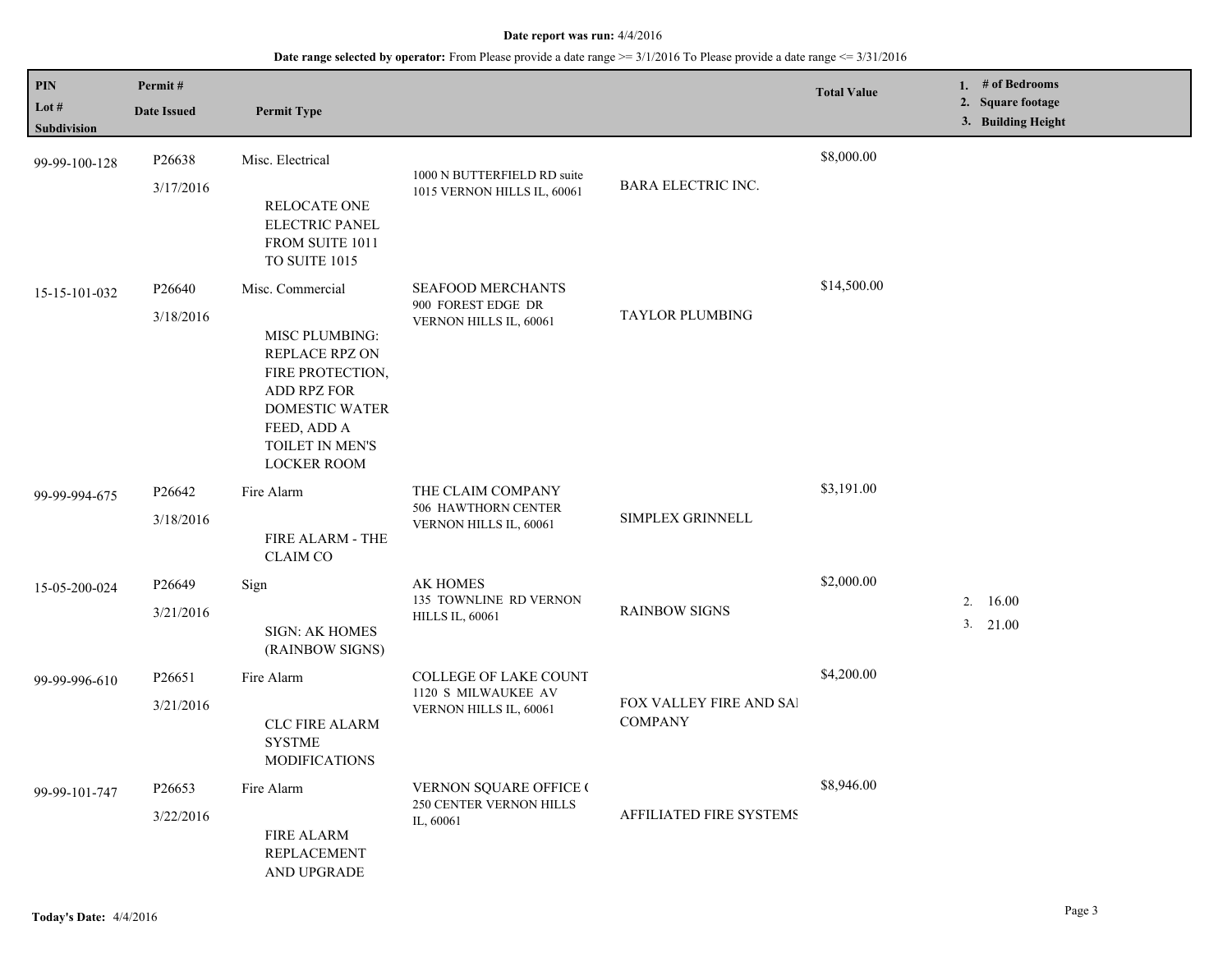| PIN<br>Lot #<br><b>Subdivision</b> | Permit#<br><b>Date Issued</b>   | <b>Permit Type</b>                                                                                                |                                                                             |                                           | <b>Total Value</b> | 1. # of Bedrooms<br>2. Square footage<br>3. Building Height |
|------------------------------------|---------------------------------|-------------------------------------------------------------------------------------------------------------------|-----------------------------------------------------------------------------|-------------------------------------------|--------------------|-------------------------------------------------------------|
| 99-99-999-974                      | P26654<br>3/22/2016             | Ansul System<br>2 ANSUL SYSTEMS                                                                                   | <b>UNCLE JULIO'S</b><br>850 N MILWAUKEE suite 100<br>VERNON HILLS IL, 60061 | FOX VALLEY FIRE AND SAI<br><b>COMPANY</b> | \$6,500.00         |                                                             |
| 33-33-101-177                      | P <sub>26668</sub><br>3/24/2016 | Re-Roofing<br><b>REROOF</b>                                                                                       | THE GODDARD SCHOOL<br><b>461 TOWNLINE VERNON</b><br><b>HILLS IL, 60061</b>  | <b>CEDAR ROOFING COMPAN</b><br>(UNLTD)    | \$9,650.00         |                                                             |
| 15-09-403-022                      | P26689<br>3/24/2016             | Elevator<br>PIT LADDER                                                                                            | ZF SALES & SERVICE NORT<br>777 HICKORY HILL DR<br>VERNON HILLS IL, 60061    | FUJITEC AMERICA, INC.                     | \$8,000.00         |                                                             |
| 99-99-100-501                      | P26690<br>3/24/2016             | Misc. Commercial<br><b>GLASS AND</b><br><b>METAL</b><br><b>ENCLOSURE FOR</b><br><b>EXISTING</b><br><b>TERRACE</b> | <b>TSUKASA OF TOKYO</b><br>561 N MILWAUKEE AVE<br>VERNON HILLS IL, 60061    | J HERSHEY ARCHITECTURI                    | \$50,000.00        |                                                             |
| 99-99-101-753                      | P26697<br>3/25/2016             | <b>Commercial Alteration</b><br><b>BUILDOUT</b>                                                                   | PEDIATRIC PARTNERS<br>300 CENTER unit 103 VERNON<br><b>HILLS IL, 60061</b>  | <b>COLLIERS INTERNATIONAL</b>             | \$292,000.00       |                                                             |
| 99-99-999-656                      | P26698<br>3/25/2016             | Sign<br><b>EXTERIOR SIGNS</b><br>FOR BUILDING<br><b>AND CANOPY</b>                                                | <b>SAM'S CLUB</b><br>335 N MILWAUKEE AVE<br>VERNON HILLS IL, 60061          | <b>BENCHMARK GROUP</b>                    | \$1,618.00         |                                                             |
| 99-99-999-974                      | P <sub>26699</sub><br>3/25/2016 | Sign<br><b>3 WALL SIGNS</b>                                                                                       | <b>UNCLE JULIO'S</b><br>850 N MILWAUKEE suite 100<br>VERNON HILLS IL, 60061 | <b>JONES SIGN</b>                         | \$47,225.00        |                                                             |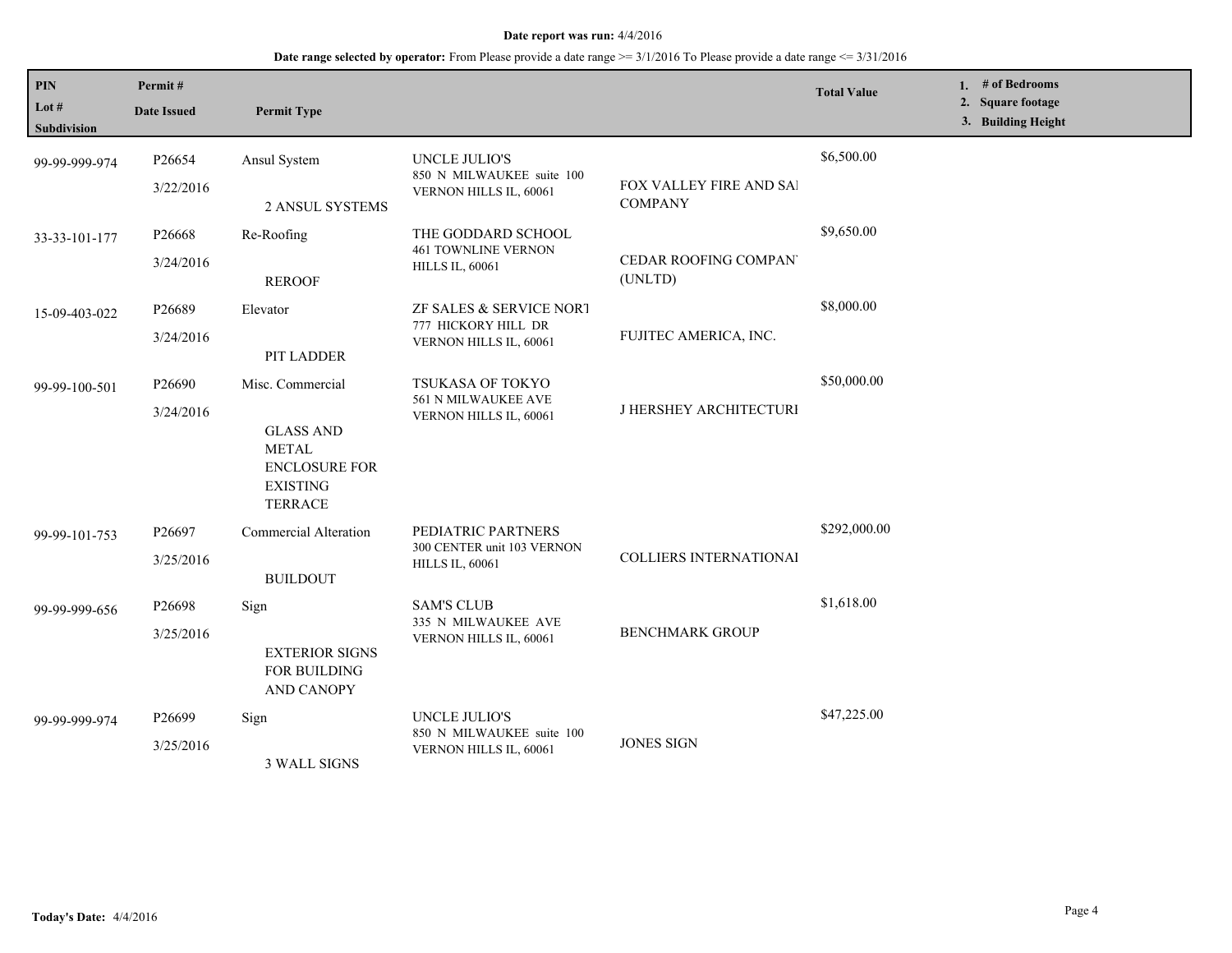| PIN<br>Lot $#$ | Permit#                         |                                                                                                              |                                                                                |                           | <b>Total Value</b> | 1. # of Bedrooms<br>2. Square footage |
|----------------|---------------------------------|--------------------------------------------------------------------------------------------------------------|--------------------------------------------------------------------------------|---------------------------|--------------------|---------------------------------------|
| Subdivision    | <b>Date Issued</b>              | <b>Permit Type</b>                                                                                           |                                                                                |                           |                    | 3. Building Height                    |
| 99-99-990-158  | P <sub>26700</sub><br>3/25/2016 | <b>Commercial Alteration</b><br>COMMERCIAL<br><b>ALTERATION -</b>                                            | ALIGROUP/SCOTSMAN IND<br>101 CORPORATE WOODS<br>PKWY VERNON HILLS IL,<br>60061 | <b>LEOPARDO COMPANIES</b> | \$3,500,000.00     |                                       |
| 11-33-401-016  | P26701<br>3/25/2016             | ALIGROUP/SCOTS<br><b>MAN</b><br>Sign                                                                         | <b>VERNON HILLS COMMONS</b><br>850 N MILWAUKEE AV                              | APPLETON SIGN CO          | \$28,639.00        |                                       |
|                |                                 | <b>INSTALL MULTI</b><br><b>TENANT</b><br><b>STRUCTURES ON</b><br><b>EXISTING CEMENT</b><br><b>STRUCTURES</b> | VERNON HILLS IL, 60061                                                         |                           |                    |                                       |
| 15-04-107-005  | P26705<br>3/28/2016             | Misc. Commercial<br><b>PARTIAL</b><br><b>CONCRETE</b><br><b>DUMPSTER PAD</b><br><b>REPAIR</b>                | YU'S MANDARIN<br><b>4 PHILLIP RD VERNON</b><br><b>HILLS IL, 60061</b>          | ALDOS, INC                | \$5,000.00         |                                       |
| 15-04-107-005  | P <sub>26706</sub><br>3/28/2016 | Parking Lot<br>PARKING LOT                                                                                   | <b>YU'S MANDARIN</b><br><b>4 PHILLIP RD VERNON</b><br><b>HILLS IL, 60061</b>   | ALDOS, INC                | \$53,000.00        |                                       |
| 11-32-305-029  | P26711<br>3/29/2016             | Demolition<br><b>DEMO - UNIT</b><br>106-107 RUST<br><b>OLEUM</b>                                             | <b>RUST OLEUM</b><br>859 WEST END CT suite 106<br>VERNON HILLS IL, 60061       | HUDSON CONSTRUCTION       | \$11,000.00        |                                       |
| 11-33-301-007  | P26712<br>3/29/2016             | Private Sidewalk<br><b>REPLACE SERVICE</b><br><b>WALK AND</b><br><b>RETAINING WALL</b>                       | <b>RUST OLEUM DEVELOPME</b><br>102 HAWTHORN PKY<br>VERNON HILLS IL, 60061      | <b>3D BRICK PAVING</b>    | \$16,264.00        |                                       |